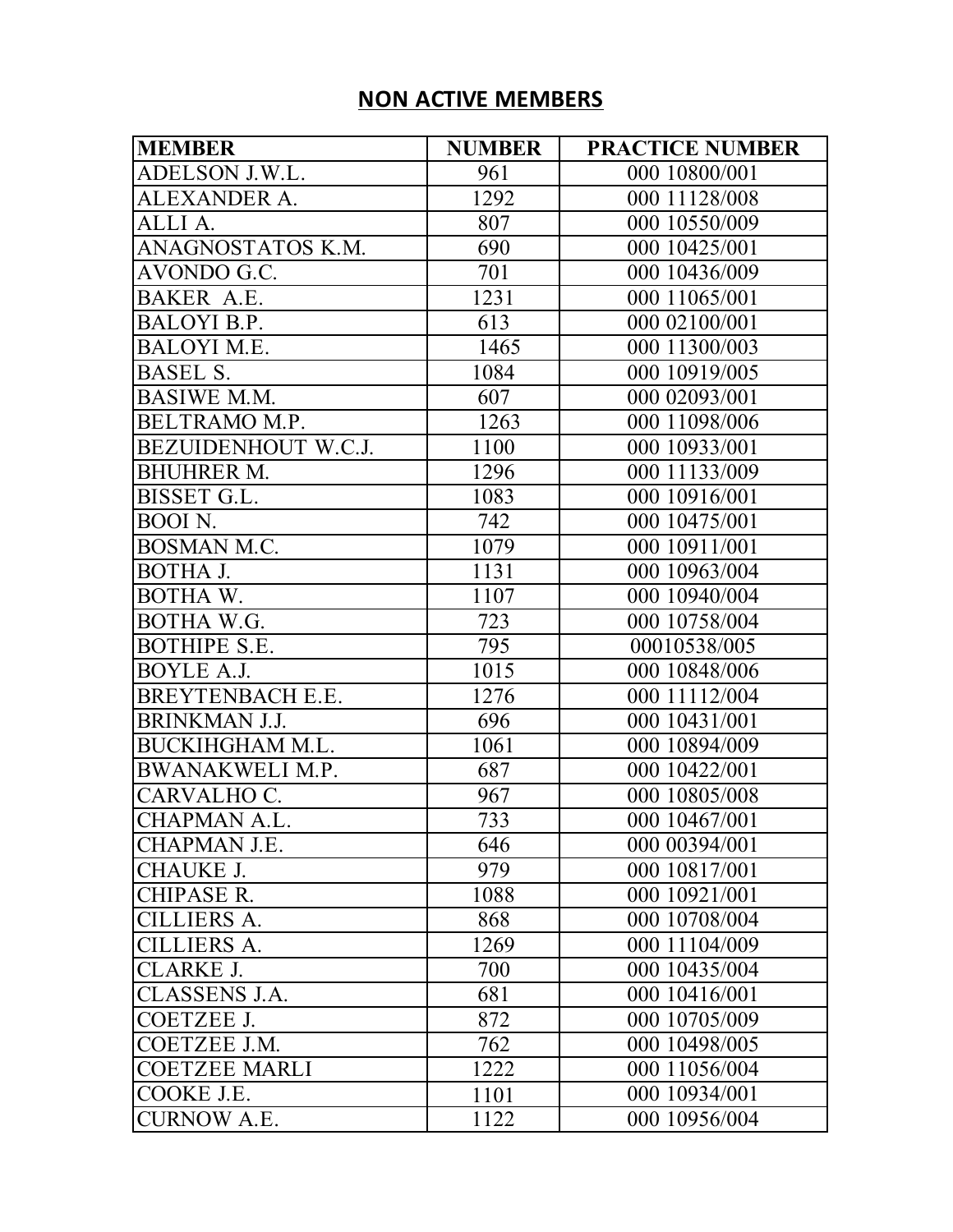| CUSSONS J.W.              | 811              | 000 10554/002 |
|---------------------------|------------------|---------------|
| DANNHAUSER G.N.           | <sup>1</sup> 230 | 000 11064/004 |
| DAYAL N.A.                | 745              | 000 10479/001 |
| DAYIMANI C.P.             | 637              | 000 02094/001 |
| DE BEER J.I.N.            | 772              | 000 10509/009 |
| DE BRUIN E.               | 682              | 000 10417/001 |
| DE BRUYN A.               | 1119             | 000 10952/004 |
| DE BRUYN C.M.             | 1283             | 000 11119/009 |
| DE BRUYN D.P.             | 1118             | 000 10951/004 |
| DE JAGER D.               | 989              | 000 10825/007 |
| DIBODU C.L.H.             | 664              | 000 10401/001 |
| DINAALA N.A.              | 1089             | 000 10992/001 |
| DLADLA T.P.               | 955              | 000 10793/003 |
| <b>DLAMINI C.</b>         | 806              | 000 10549/001 |
| DLAMINI K.P.              | 1289             | 000 11125/009 |
| DLAMINI N.T.              | 801              | 000 10544/003 |
| DOUGLAS D.L.              | 968              | 000 10806/009 |
| DREYER G.J.               | 1126             | 000 10958/006 |
| DU PLESSIS D.             | 1211             | 000 11045/004 |
| DU PLESSIS N.C.           | 1183             | 000 11016/004 |
| DU PLOOY M.M.M.           | 1203             | 000 11037/004 |
| DU PLOOY N.Z.             | 735              | 000 10469/004 |
| DU PREEZ B.               | 1374             | 000 11211/009 |
| DUNNE M.J.R.              | 1368             | 000 11303/001 |
| ENGELBRECHT D.C.          | 666              | 000 11139/009 |
| <b>ESTHERHUISE D.J.E.</b> | 1516             | 000 11351/001 |
| <b>FAIRLESS J.</b>        | 1431             | 000 11267/001 |
| FAKU J.                   | 1469             | 000 11304/001 |
| FELLEGI N.P.              | 1366             | 000 11202/006 |
| <b>FELLEGIR.</b>          | 1371             | 000 11207/006 |
| FRENCH N.                 | 1052             | 000 10884/008 |
| FRIEMELT D.C.             | 792              | 000 10535/001 |
| FROST P.                  | 1189             | 000 11022/001 |
| <b>FULLER K.L.</b>        | 1441             | 000 11276/006 |
| <b>GABELA J.</b>          | 1168             | 000 10448/006 |
| <b>GANESAN M.K.</b>       | 1309             | 000 11145/001 |
| <b>GCINGCA T.</b>         | 1501             | 000 11336     |
| <b>GERBER A</b>           | 1213             | 000 1047/004  |
| <b>GERBER S.</b>          | 1213             | 000 11047/004 |
| <b>GEYER A.</b>           | 1311             | 000 11147/009 |
| GOETS J.L.                | 1164             | 000 10997/001 |
| GOUS A.G.S.               | 1212             | 000 11046/004 |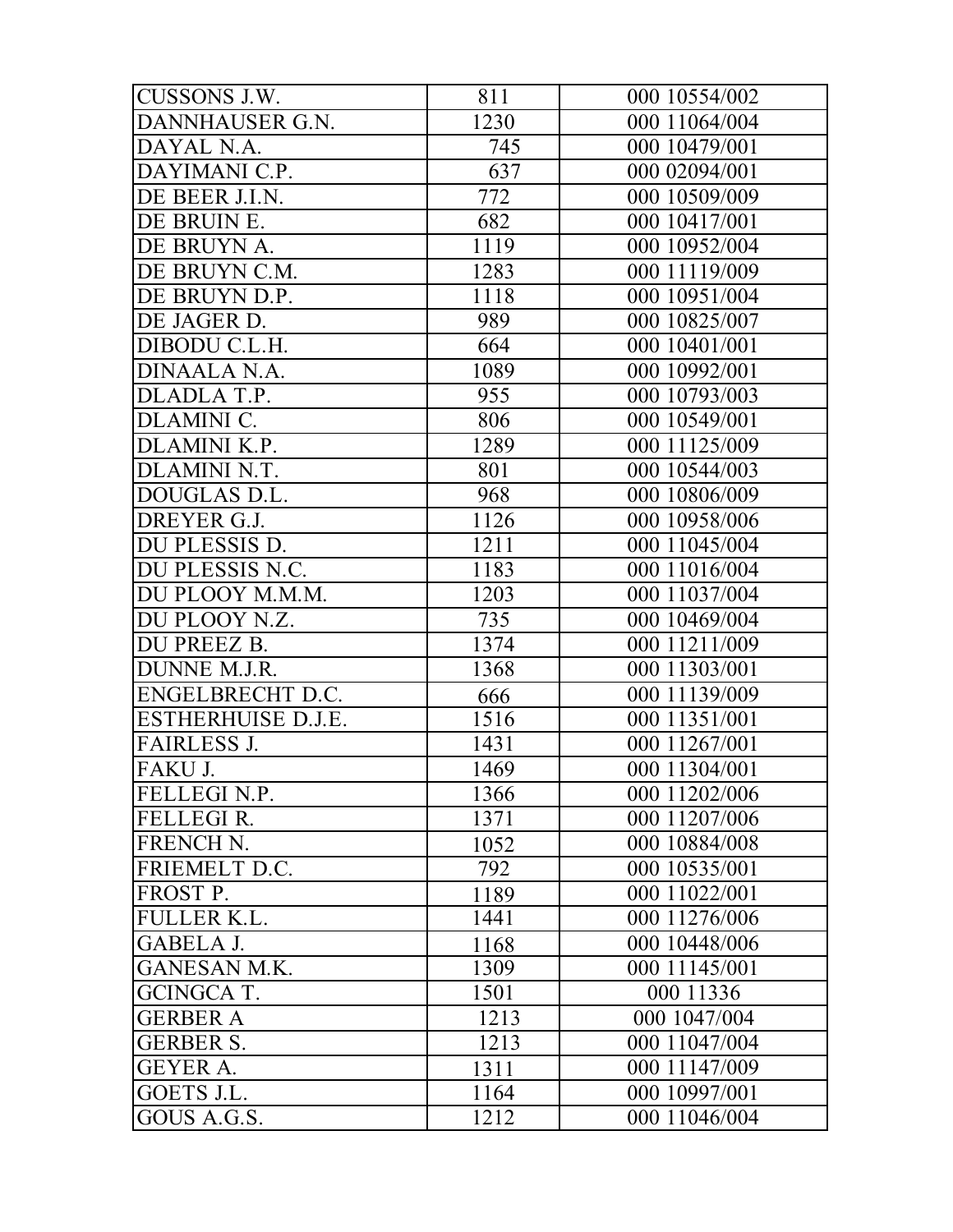| <b>GOUSTYN M.</b>      | 1006  | 000 108839/009 |
|------------------------|-------|----------------|
| <b>GROBLER C.</b>      | 731   | 000 10465/001  |
| <b>GROCHOWSKI T.A.</b> | 1226  | 000 11060/001  |
| <b>GUMEDE N.N.</b>     | 1001  | 000 10834/001  |
| GWABE G.K.             | 1309  | 000 10569/007  |
| <b>GWANANGURA Z.</b>   | 964   | 000 10802/001  |
| HALL D.G.              | 1304  | 000 11140/001  |
| HALL O.I.              | 1305  | 000 11141/001  |
| HANSA N.               | 1238  | 000 11072/006  |
| HASSAN A.A.            | 799   | 000 10542/002  |
| HAWKER D.P.            | 1232  | 000 11066/001  |
| <b>HENNING S.</b>      | 1406  | 000 11242/009  |
| HERTWICK R.M.          | 887   | 000 10721/008  |
| HETHERINGTON B.        | 763   | 000 10496/008  |
| HLATSWAYO S.A.         | 666   | 000 10403/006  |
| HOMAN M.               | 1192  | 000 11025/001  |
| HORN A.                | 812   | 000 10555/006  |
| HORN C.A.A.            | 1068  | 000 10901/008  |
| HORN D.A.              | 1069  | 000 10902/008  |
| HORN F.J. (FRIK)       | 940   | 000 10778/008  |
| HORN F.J. (JACO)       | 941   | 000 10779/008  |
| <b>HUMAN R.</b>        | 1143  | 000 10914/004  |
| HURLEY-JAMALODEEN R.S. | 1082  | 00010914/001   |
| <b>INDOLENT B.C.P.</b> | 1429  | 000 11265/006  |
| <b>ISMAEL S.</b>       | 1413  | 000 11249/006  |
| <b>IYER T.</b>         | 1259  | 000 11094/006  |
| <b>J VAN RENSBURG</b>  | 1410  | 000 11246/001  |
| <b>JACKSON L.B.</b>    | 1513  | 000 11348/006  |
| <b>JAMALODEEN A</b>    | 1099  | 000 10932/006  |
| JAMES M.L.             | 11107 | 000 10950/004  |
| JOOSTE B.F.            | 1179  | 000 11012/003  |
| <b>JORDAAN L.</b>      | 686   | 000 10421/009  |
| KALWIET B.W.           | 726   | 000 10461/001  |
| KALWIET N.T.C.         | 718   | 000 10454/001  |
| KALWIET T.             | 721   | 000 10456/001  |
| <b>KEKANA E.M.</b>     | 691   | 000 10426/001  |
| KHONJWAYO N.           | 1301  | 000 11137/006  |
| KHOOSAL S.I.           | 756   | 000 10489/008  |
| KHUTSHWAYO E.M.        | 658   | 000 04231/001  |
| KIVUMBI M.             | 1439  | 000 11479/001  |
| <b>KLEYNHANS M.</b>    | 1372  | 000 11209/005  |
| <b>KLOPPER N.</b>      | 1194  | 000 11027/007  |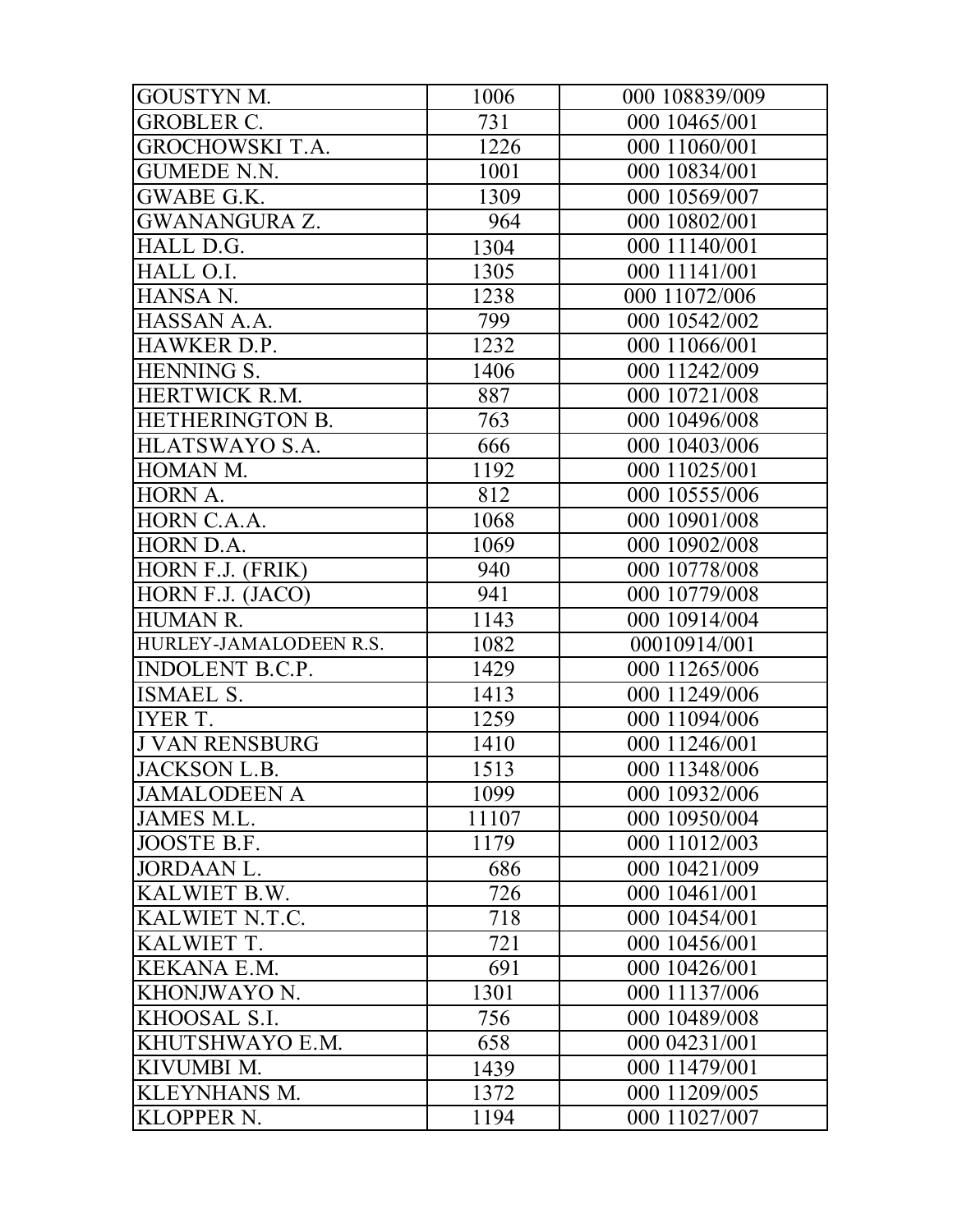| KOBO S.N.          | 1010              | 000 10843/008  |
|--------------------|-------------------|----------------|
| KOBOEKAE G.T.      | 1116              | 000 10949/004  |
| KOTSIOPOULOS C.    | 1003              | 000 10936/001  |
| KOTZE A.L.         | 639               | 000 02228//001 |
| KOYD G.A.          | 1185              | 000 11018/004  |
| <b>KRUGER E.M.</b> | 1302              | 000 11138/001  |
| <b>KRUGER J.C.</b> | 1306              | 000 11142/001  |
| KULUBE Z.M.        | 630               | 000 12221/004  |
| LEGABE MATSIME F.  | 1423              | 000 11259/004  |
| LEGODI E.P.        | 752               | 000 10486/001  |
| LEKGOATHI O.S.     | $\overline{1}225$ | 000 11059/001  |
| LEPELE M.          | 1066              | 000 10899/001  |
| LLOYD M.           | 1061              | 000 10894/009  |
| <b>LOHRMAN D.</b>  | 1080              | 000 10912/001  |
| LOUW W.S.          | 1198              | 000 11031/004  |
| LUXANDE M.         | 1190              | 000 11023/007  |
| LUZIPO P.          | 820               | 000 10564/007  |
| MAC DOWLL M.D.     | 688               | 000 10426/001  |
| MACHETE A.S.       | 717               | 000 10453/001  |
| MADIBA F.M.        | 880               | 000 10716/001  |
| MAFUYA A.N.        | 1342              | 000 11177/001  |
| MAGUDULELA N.V.    | 707               | 000 10443/001  |
| <b>MAKELENI B.</b> | 954               | 000 10792/001  |
| MAKHAZA T.D.       | 699               | 000 10434/001  |
| MALOKA M.          | 1318              | 000 11154/001  |
| MALULEKE S.T.      | 1438              | 000 11273/00   |
| MANANGA S.P.       | 904               | 000 10739/009  |
| <b>MANELI V.R.</b> | 671               | 000 10434/001  |
| MANGANYE X.        | 1427              | 000 11263/001  |
| MANGCENGEZA N.     | 797               | 000 10540/005  |
| <b>MANYUBE T.</b>  | 1344              | 000 11179/001  |
| MAPHARI V.M.       | 1508              | 000 11343/003  |
| MAPHELO E.         | 668               | 000 10405/001  |
| <b>MARUMO L.L.</b> | 784               | 000 10517/005  |
| MASEKO C.          | 709               | 000 10445/006  |
| <b>MASEMULA A.</b> | 686               | 000 10421/001  |
| MATHAZA T.D.       | 699               | 000 10434/001  |
| MATHENJWA S.M.     | 1334              | 000 11170/006  |
| MATTHEWS S.T.      | 1141              | 000 10974/006  |
| MAYZE K.           | 1266              | 000 11101/006  |
| <b>MAZIBUKO S.</b> | 651               | 000 00251/005  |
| MBETHE J.P.        | 814               | 000 10557/002  |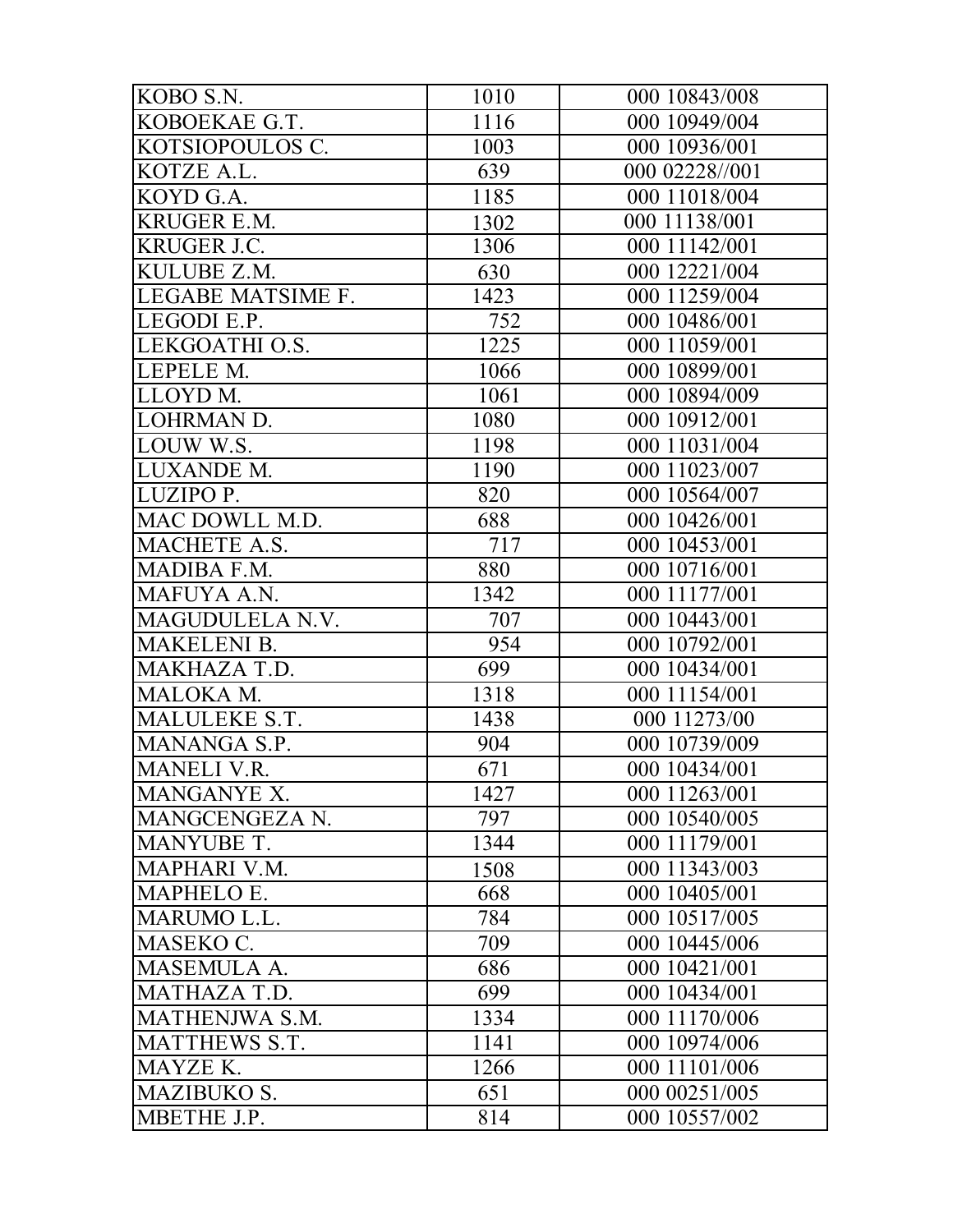| MBONANE S.N.       | 1490 | 000 11325/002 |
|--------------------|------|---------------|
| MBULI N.           | 775  | 000 10508/001 |
| <b>MCUNU S.</b>    | 708  | 000 10444/006 |
| MENZIWA M.D.       | 749  | 000 10486/006 |
| MEYER S.T.         | 1025 | 000 10858/001 |
| MFUSI N.M.         | 1336 | 000 11171/006 |
| MGIDI P.V.         | 965  | 000 10830/001 |
| MILES R.A.         | 1142 | 000 10975/004 |
| MIRK J.            | 1160 | 000 10993/004 |
| MIYA N.V.          | 1350 | 000 11186/006 |
| MJANDANA N.F.      | 669  | 000 10406/001 |
| <b>MKANSI N.V.</b> | 809  | 000 10552/004 |
| MKHABELA P.C.      | 661  | 000 00398/001 |
| MNGADI M.S.        | 738  | 000 10472/004 |
| MOAGI J.M.         | 753  | 000 10487/001 |
| MOCHE M.M.         | 698  | 000 10433/001 |
| MOEPJA H.M.        | 810  | 000 10553/002 |
| MOFOKENG K.S.      | 674  | 000 10410/005 |
| MOHAMMED H.        | 1207 | 000 11042/001 |
| MOHLABAI M.S.      | 640  | 000 00117/005 |
| MOHLMANN W.D.      | 976  | 000 10814/006 |
| MOHLOUWA N.        | 1268 | 000 11103/001 |
| MOKGAPA P.N.       | 973  | 000 10811/001 |
| MOKHARI D.         | 1313 | 000 11149/002 |
| MOKHATHI P.T.      | 1199 | 000 11033/001 |
| MOKOENA J.F.       | 694  | 000 10429/001 |
| MOKOENA M.         | 1323 | 000 11159/001 |
| MOLLO E.           | 640  | 000 00117/005 |
| MOLOI E.           | 754  | 000 10487/005 |
| MOLOTO N.A.        | 1129 | 000 10961/001 |
| MOORE L.E.         | 1172 | 000 11005/001 |
| MORGAN H.A.        | 692  | 000 10427/001 |
| <b>MORSNER R.</b>  | 1345 | 000 11180/001 |
| MOTAUNG K.E.       | 611  | 000 02103/001 |
| MOTLOUNG T.A.      | 656  | 000 03425/001 |
| MOTSOENENG M.J.    | 662  | 000 00399/005 |
| MPONDO A.          | 652  | 000 00248/005 |
| MPOSULA M.H.       |      | 000 11310/006 |
| MQIRA M.A.         | 676  | 000 10412/005 |
| MSHENGU Z.P.       | 1298 | 000 11134/006 |
| MSIBI T.           | 804  | 000 10547/002 |
| MULLER O.O.        | 777  | 000 10547/001 |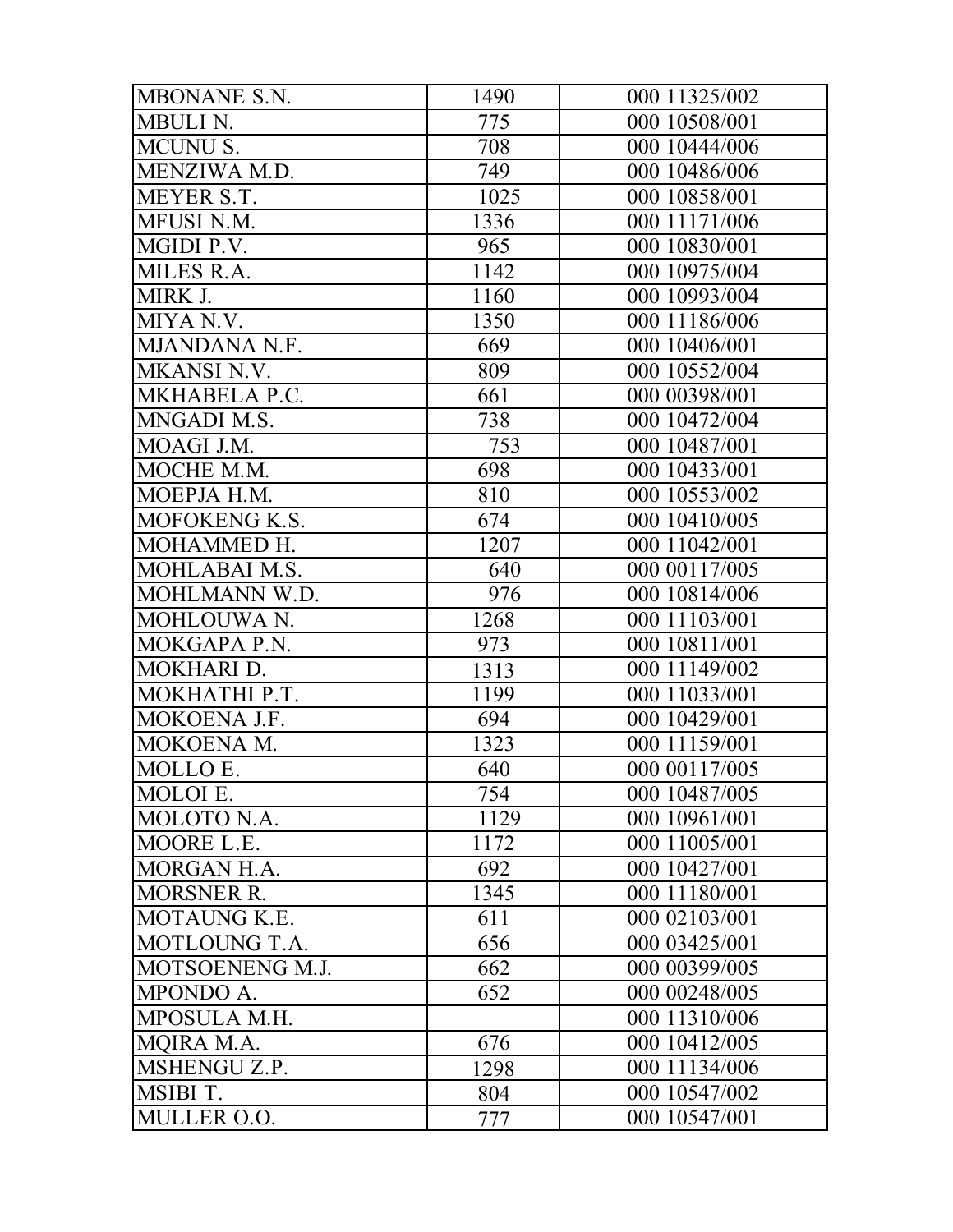| MUZIVE H.               | 1290  | 000 11126/009 |
|-------------------------|-------|---------------|
| MVOKO Z.                | 841   | 000 10584/001 |
| MWANDLA T.H.            | 1330  | 000 11166/006 |
| NAIDOO A.               | 1258  | 000 11093/006 |
| NAIDOO F.               | 1257  | 000 11092/006 |
| NCEDANI M.              | 1390  | 000 11227/009 |
| NDABA M.L.              | 1158  | 000 00065/001 |
| <b>NDAMASE B.</b>       | 1467  | 000 11302/008 |
| NDHAMBI N.G.            | 720   | 000 00136/001 |
| NDIMANDE B.F.           | 1090  | 000 10923/002 |
| NDLOVU S.D.             | 606   | 000 02023/001 |
| NEETLING A.R.           | 1059  | 000 10892/001 |
| NEL E.S.                | 633   | 000 02224/001 |
| NEL L.J.                | 781   | 000 10515/004 |
| NGALANI M.D.            | 1019  | 000 10852/001 |
| NGIDI M.M.              | 667   | 000 10404/001 |
| NGWANE S.               | 937   | 000 10775/006 |
| NGWENYA N.L.            | 1275  | 000 11110/001 |
| NICK F.                 | 1052  | 000 10884/008 |
| NJIJI P.                | 821   | 000 10565/007 |
| NKONZO M.M.             | 604   | 000 02005/001 |
| NKONZO T.Z.             | 603   | 000 02003/001 |
| NKOSI G.K.              | 1151  | 000 10984/001 |
| NQAKULA S.A.            | 1381  | 000 11218/001 |
| NTSHOKOLWANA Z.         | 822   | 000 10566/007 |
| <b>OBERHOLSTER P.J.</b> | 11120 | 000 10952/004 |
| <b>ODENDAL P.C.</b>     | 1046  | 000 10879/009 |
| <b>OLIVIER K.</b>       | 1437  | 000 11272/009 |
| OOSTHUIZEN J.A.         | 1265  | 000 11100/004 |
| <b>OOSTHUIZEN S.J.</b>  | 1417  | 000 11253/006 |
| OSEI A.K.               | 737   | 000 10471/006 |
| PANAGIDES C.A.          | 1416  | 000 11252/006 |
| PARKER W.A.             | 1251  | 000 11085/001 |
| PEARSON M.              | 1260  | 000 11095/001 |
| PEENS S.J.J.            | 713   | 000 10449/001 |
| PELMAN A.               | 1327  | 000 11163/001 |
| PHYFER G.               | 1127  | 000 10959/009 |
| PICHLER P.F.J.          | 1345  | 000 11181/001 |
| PILGRIM G.R.            | 1157  | 000 10990/001 |
| PRETORIUS H.D.          | 1139  | 000 10972/004 |
| PRETORIUS J.            | 961   | 000 10799/001 |
| PRETORIUS Z.            | 1440  | 000 11275/004 |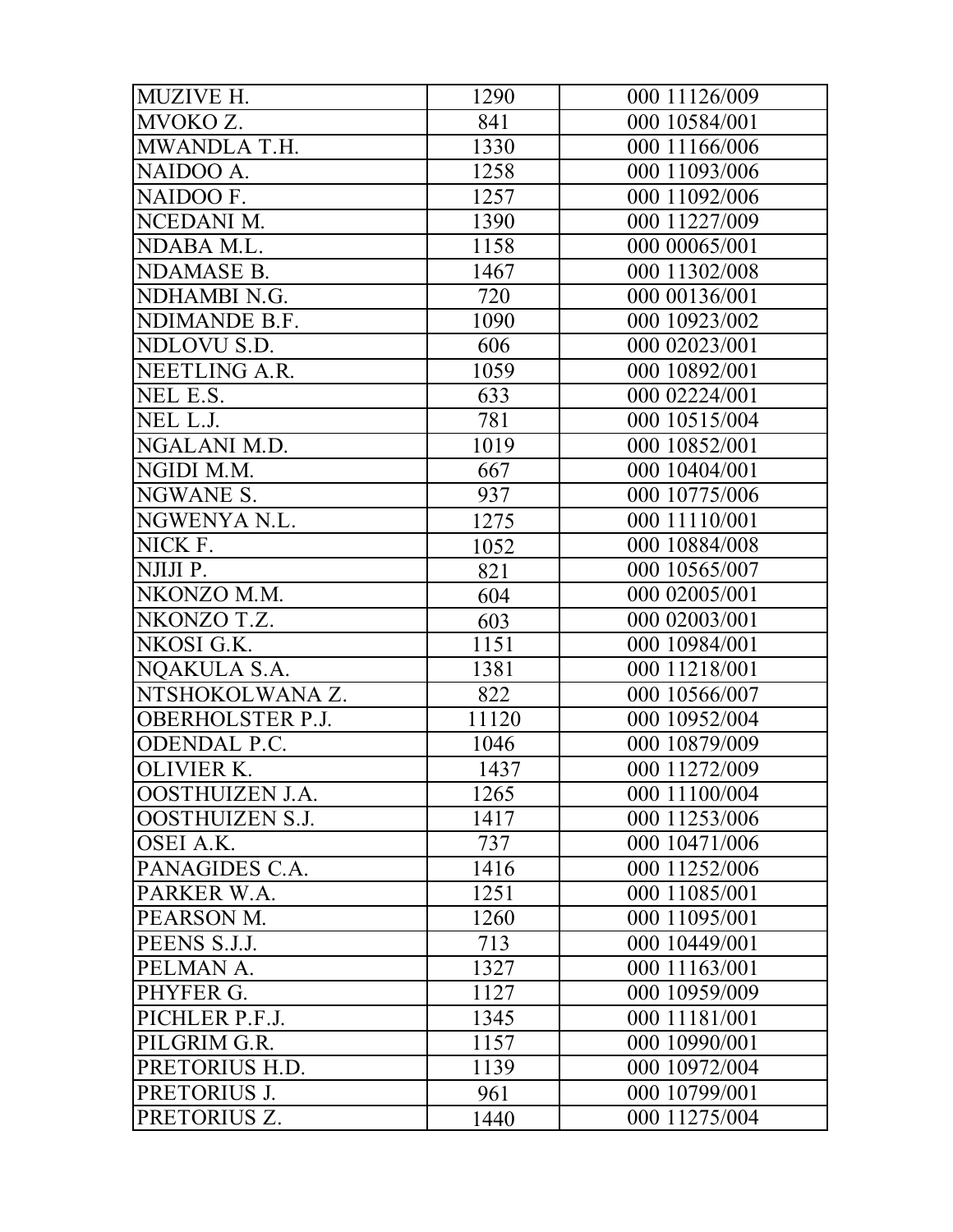| PRINGLE C.M.         | 1133 | 000 10965/009 |
|----------------------|------|---------------|
| PRINGLE T.S.         | 1074 | 000 10906/001 |
| PRINS R.J.           | 1058 | 000 10891/009 |
| RAATS V.             | 1166 | 000 10999/004 |
| RABASALI E.R.        | 1351 | 000 11187/005 |
| RADEBE P.S.          | 786  | 000 10519/005 |
| RAUTENBACH P.J.      | 1040 | 000 10873/009 |
| RENDA M.             | 1018 | 000 10851/001 |
| RENDA S.A.           | 1064 | 000 10897/001 |
| RICHARDSON D.        | 1368 | 000 11204/001 |
| RMAMDHANI Y.A.       | 1442 | 000 11277/006 |
| RODRIGUES O.R.       | 1168 | 000 11001/001 |
| ROETS J.P.           | 957  | 000 10798/002 |
| ROSSOUW H.A.J.       | 1210 | 000 11044/004 |
| ROSSOUW L.           | 1202 | 000 11036/004 |
| ROSSOUW S.           | 1055 | 000 10833/004 |
| ROUX J.W.            | 1294 | 000 11130/009 |
| ROUX W.              | 1284 | 000 11120/001 |
| SAMARIKI V.          | 1183 | 000 11016/004 |
| <b>SANGWENI P.P.</b> | 723  | 000 10458/001 |
| <b>SCHOEMAN S.J.</b> | 1028 | 000 10914/001 |
| <b>SCHOLTZ C.</b>    | 1132 | 000 10964/004 |
| SEANEGO C.G.         | 794  | 000 10537/001 |
| SEBOTHOMA M.N.       | 635  | 000 02226/001 |
| <b>SEBUSHO J.K</b>   | 1331 | 000 11167/004 |
| <b>SELEKA S.S.</b>   | 991  | 000 10827/004 |
| <b>SELEPE P.R.</b>   | 672  | 000 10408/001 |
| SHABALALA B.O.N.     | 1353 | 000 11190/006 |
| SHABALALA D.S.       | 1352 | 000 11189/006 |
| SHABALALA L.L.S.     | 1354 | 000 11191/006 |
| <b>SHABANGU E.D.</b> | 703  | 000 10439/001 |
| <b>SHANGE M.L.</b>   | 1496 | 000 11331/006 |
| <b>SHEZI N.</b>      | 678  | 000 00201/001 |
| <b>SHOKKOS D.</b>    | 1432 | 000 11268/001 |
| <b>SHOVLIN K.M.</b>  | 1451 | 000 11256/001 |
| SITHOLE J.           | 726  | 000 10470/004 |
| SIYAZI S.            | 1308 | 000 11144/009 |
| SNYMAN F.J.          | 1111 | 000 10944/004 |
| SONZABA N.P.         | 659  | 000 00396/001 |
| STEENHUISEN R.B.     | 1188 | 000 11021/004 |
| <b>STEFFEN A.</b>    | 1062 | 000 10895/009 |
| STEYN D.M.           | 706  | 000 10442/001 |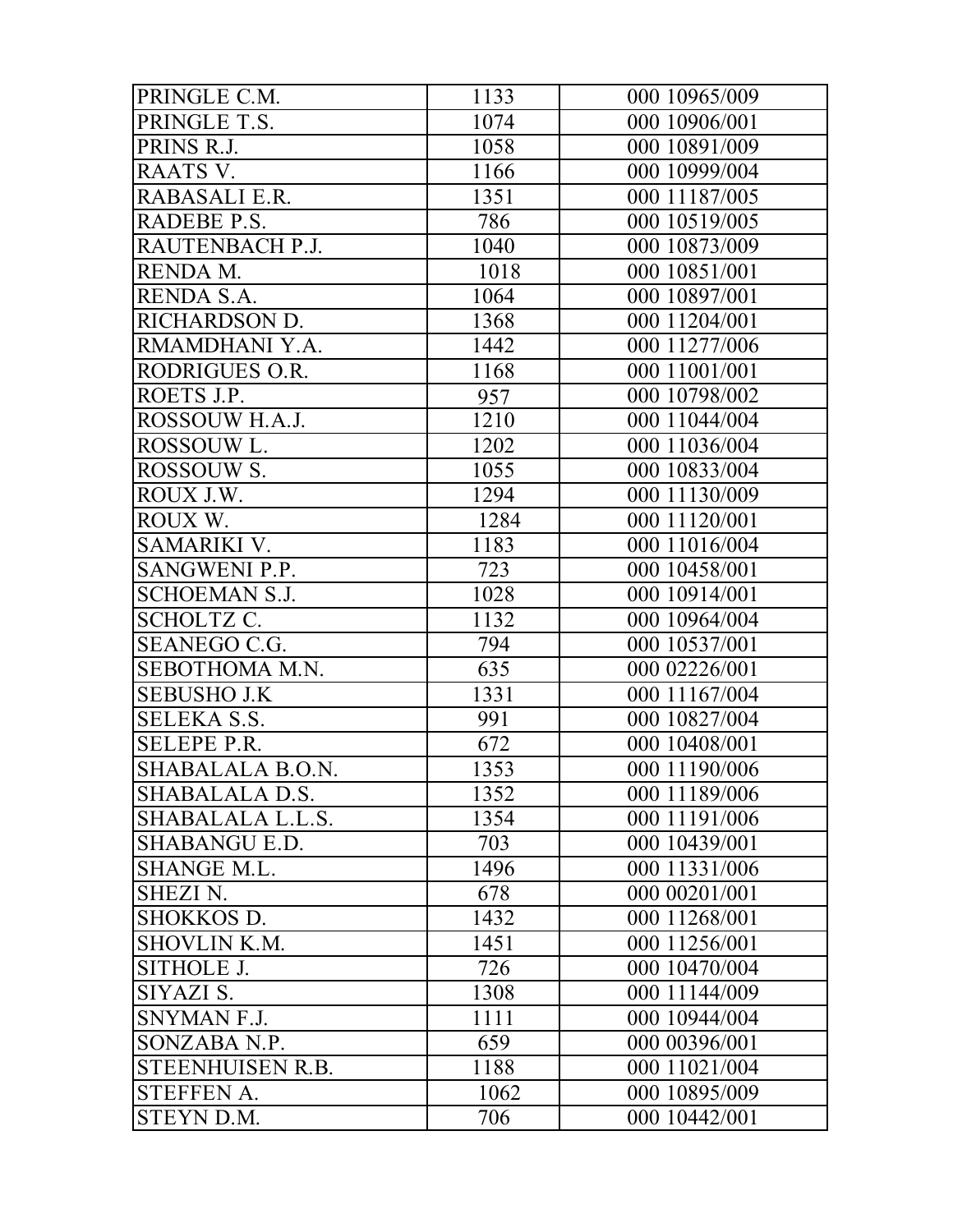| <b>TAILOR S.</b>     | 1198 | 000 11026/006 |
|----------------------|------|---------------|
| THEKISO M.D.         | 685  | 000 10420/001 |
| THOKAN F.            | 1171 | 000 11004/001 |
| THOMAS R.C.          | 1182 | 000 11015/004 |
| TIVANI P.O.          | 817  | 000 10561/001 |
| TSHABALAL M.G.       | 649  | 000 00249/005 |
| TSHABALALA T.P.      | 683  | 000 10418/004 |
| TSHIAKHATHO N.S.     | 1187 | 000 11020/003 |
| TSOTETSI A.          | 653  | 000 02231/005 |
| TSOTETSI L.F.        | 787  | 000 10520/005 |
| TSOTETSI P.B.        | 642  | 000 00303/005 |
| <b>TSOTETSI S.J.</b> | 648  | 000 00256/005 |
| TSOTETSI S.M.        | 643  | 000 00391/005 |
| V.D. MERWE F.J.      | 1146 | 000 10979/001 |
| VALOYI T.            | 744  | 000 10477/001 |
| VAN AS S.            | 1296 | 000 11132/009 |
| VAN DER BANK H.R.    | 1223 | 000 11057/003 |
| VAN DER BANK T.      | 1224 | 000 11058/003 |
| VAN DER ERVE P.D.    | 1153 | 000 10986/001 |
| VAN DER HOVEN P.     | 1091 | 000 10913/001 |
| VAN DER LINDE P.     | 1007 | 000 10840/001 |
| VAN DER MERWE J.G.   | 1065 | 000 10898/001 |
| VAN DER MESCHT M.    | 1277 | 000 11113/004 |
| VAN DER VLIES D.M.   | 1401 | 000 11238/006 |
| VAN HEERDEN C.E.     | 1163 | 000 10996/002 |
| VAN HEERDEN P.W.A.   | 1165 | 000 10998/004 |
| VAN NIEKERK M.J.A.   | 1243 | 000 11077/004 |
| VAN SCHALKWYK P.J.   | 1273 | 000 11108/008 |
| VAN TONDER J.S.      | 1128 | 000 10960/009 |
| VAN WYK T.J.M.       | 1014 | 000 10847/006 |
| <b>VENTER A.</b>     | 673  | 000 10409/001 |
| <b>VENTER C.C.</b>   | 1275 | 000 11110/004 |
| VENTER T.H.          | 1274 | 000 11109/004 |
| VERMAAK J.J.         | 1087 | 000 10920/001 |
| VLOK T.              | 1144 | 000 10977/001 |
| VORSTER N.           | 1254 | 000 11089/006 |
| WILLIAMS J.A.        | 773  | 000 10506/006 |
| WYNBERGER M.         | 622  | 000 00192/001 |
| ZUMA N.              | 1355 | 000 11191/006 |
| ZWANE T.S.           | 711  | 000 10447/006 |
|                      |      |               |
|                      |      |               |